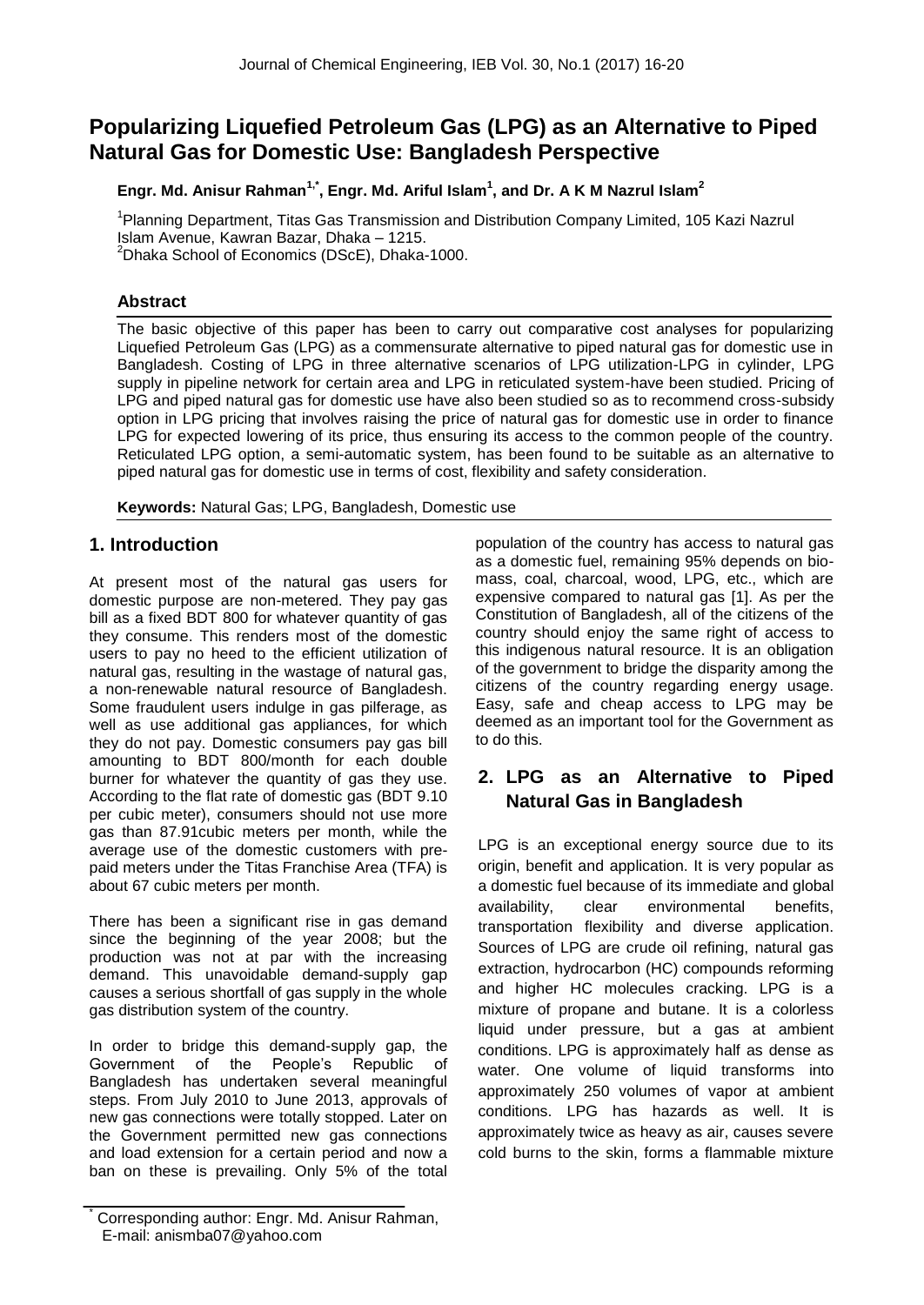with air in 2% to 10% level of concentration, highly flammable gas, fire can occur when using, handling and transporting [2].Care must be taken to avoid sources of ignition and mixing with oxygen.

Table1. Comparison of physical properties of natural gas and LPG [2]

| <b>Physical</b>           | <b>Natural</b>   | <b>LPG</b>       |
|---------------------------|------------------|------------------|
| <b>Properties</b>         | Gas              |                  |
| <b>Specific Gravity</b>   | 0.6              | $1.5 - 2$        |
| <b>Flammability Limit</b> | 5% to 15%        | 1.8% to<br>9.5%  |
| Auto-ignition             | 550-580          | 410-580          |
| temperature               | deg. C           | deg. C           |
| <b>Higher Calorific</b>   | 12900            | 11920            |
| Value                     | kcal/kg          | kcal/kg          |
| Lower Calorific<br>Value  | 11800<br>kcal/kg | 10997<br>kcal/kg |

## **3. Determination of LPG Requirement with Respect to Heating Value and Existing Gas Consumption of Domestic Natural Gas Consumers**

Present gas consumption of double burner cook stove =  $87.91$  CM or  $63.24$  kg/month.

The equivalent HCV of natural gas  $= 63.24 \times$ 12900 kcal/month = 815796 kcal/month

The LPG requirement of a double burner cook stove (With respect to present natural gas consumption)

= 815796/11920 kg/month

 $= 68.44$  kg/month

Monthly rate

% of present

Titas Gas Transmission and Distribution Company (TGTDCL) has already introduced 13,100 pre-paid meters for its domestic customers and installation of 2 lac pre-paid meters for its domestic customers is going on under a JICA-financed project titled

"Installation of Pre-paid Meters for TGTDCL" [3]. Pre-paid metering system ensures efficient utilization of natural gas by means of changing the gas utilization behavior of the domestic users of gas. The average monthly natural gas consumption through prepaid meters has been found to be 67 cubic meters [4].

|  | Present gas consumption of double burner cook |  |  |
|--|-----------------------------------------------|--|--|
|  | stove $= 67$ CM or 48.20 kg/month             |  |  |
|  | The equivalent HCV of natural gas             |  |  |

The LPG requirement of a double burner cook stove = 621780/11920 kg/month  $= 52.16$  kg/month

By ensuring the efficient use of LPG the monthly household consumption for a five member family could be reduced to 25 kg/month. It is possible because the heat transfer capability of LPG is 85% while that of natural gas is 70% which is 15% less.

The comparison of monthly usage and expense between natural gas and LPG are shown in Table 2. LPG and natural gas could not be supplied simultaneously through the same distribution network because of difference in their physical properties. The regulators in natural gas and LPG distribution systems are also different. Moreover, the burners and appliances are dissimilar. The safety requirement of LPG distribution network and that of natural gas are not same. Therefore, the natural gas distribution system and LPG distribution system should be isolated from each other. Varieties of LPG bought and sold include mixes that are primarily propane, mixes that are primarily butane, and the more common, mixes including both propane (60%) and butane (40%), depending on the season—in winter more propane, in summer more butane. Propylene and butylenes are also present in small concentration.

GOB Private GOB Private GOB Private

LPG by ensuring efficient use

|                                      | Natural<br>Gas | LPG with respect to<br>present NG<br>consumption | LPG with respect to<br>present NG<br>consumption through<br>pre-paid meters | LPG by e<br>efficien |
|--------------------------------------|----------------|--------------------------------------------------|-----------------------------------------------------------------------------|----------------------|
| Present<br>consumption<br>(kg/Month) | 62.65          | 67.8                                             | 52.16                                                                       | 25                   |

(BDT) <sup>800</sup> <sup>4068</sup> <sup>8678</sup> <sup>3130</sup> <sup>6677</sup> <sup>1500</sup> <sup>3200</sup>

natural gas rate 100% 508.50% 1084.75% 391.25% 834.63% 187.5% 400%

Table 2. Replacing natural gas by LPG as a domestic fuel

Source: Authors' own calculation and Titas Gas T & D Co. Ltd, 2017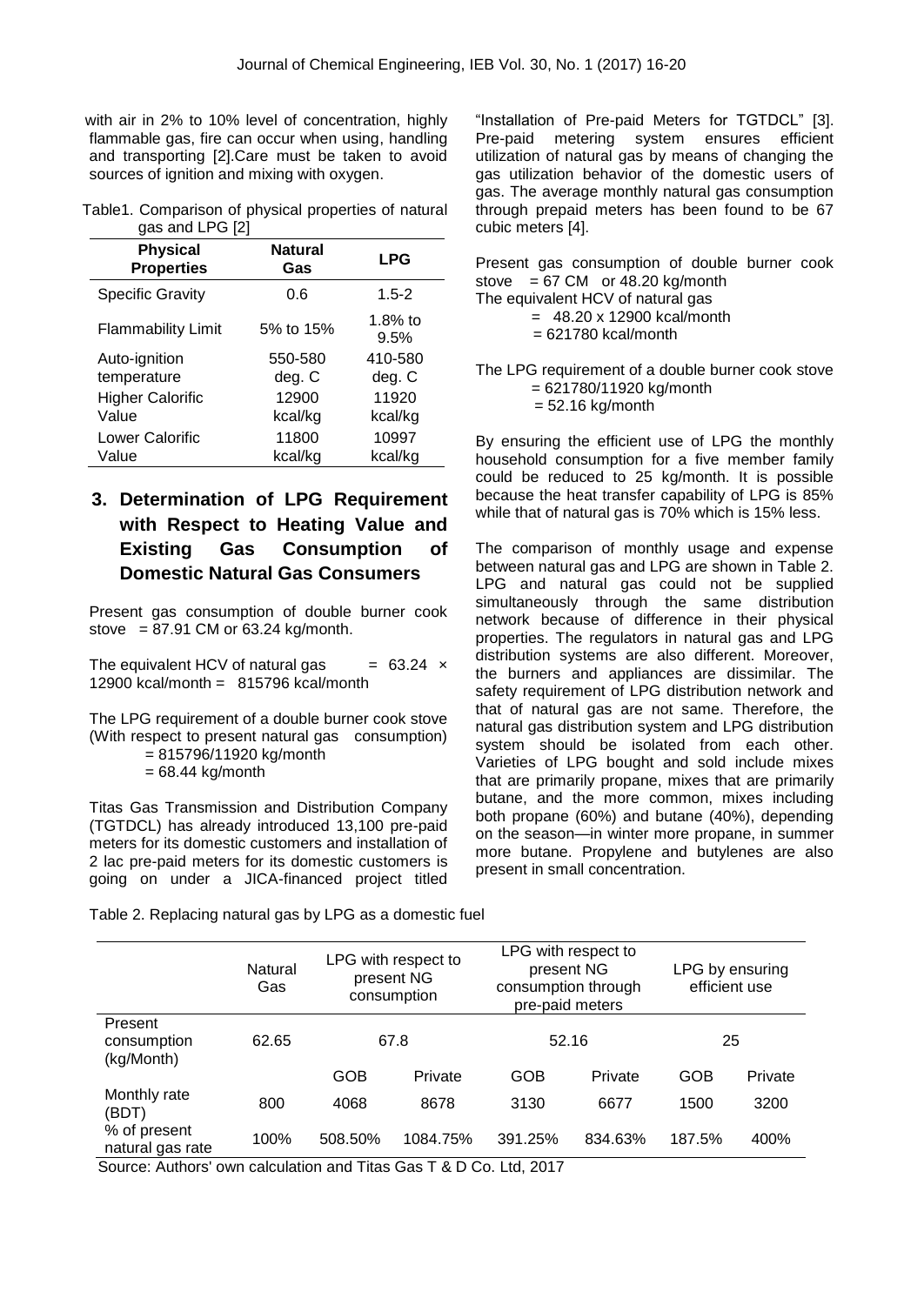| Major component                     | Unit  | Quantity | Cost (million BDT) |
|-------------------------------------|-------|----------|--------------------|
| LPG Storage and Supply facility     | Nos.  | 2        |                    |
| Name of major items                 |       |          |                    |
| LPG Cylinder (capacity 450 kg)      | Nos.  | 6        |                    |
| Regulation and Evaporation facility |       |          |                    |
| Regulator (15 bar to 1 bar)         | Nos.  | 2        |                    |
| Evaporator (250 kg/hr.)             | Nos.  | 2        | 6                  |
| <b>LPG Distribution Network</b>     |       |          |                    |
| 1 inch. $\Phi$ MS pipe              | Meter | 1400     |                    |
| $2nd$ stage regulation              |       |          |                    |
| Domestic LPG regulator              | Nos.  | 34       |                    |
| Total                               |       |          | 6                  |

Table 3. Cost involved for LPG supply through pipe line network in KAFCO

The pressure, at which LPG becomes liquid, called its vapor pressure; likewise varies depending on composition and temperature. For example, it is approximately 220 kilopascals (2.2 bar) for pure butane at 20 °C (68 °F), and approximately 2.2 mega pascals (22 bar) for pure propane at 55°C (131°F). LPG is heavier than air, and thus will flow along floors and tend to settle in low spots, such as basements. This can cause ignition or suffocation hazards if not dealt with carefully. To ensure its vapor form the supply pressure of LPG could not be raised more than 220 kilopascals (2 bars) in a distribution network. Moreover, vaporization of LPG is required to make sure its gaseous state. LPG Supply system requires fuel storage facility as well as handling system so space availability is an important factor for supplying LPG through pipe line network. To ensure the efficient use of LPG end user must be connected as metered customer.

At the backdrop of govt. ban on natural gas connection for domestic purpose, Karnaphuli Fertilizer Company Limited (KAFCO) has implemented a project aiming at supplying LPG through pipe line network as an alternative to piped natural gas. The authors has taken the feature and cost of this project as a basis for estimating cost of supplying LPG through pipe line network.

### **4. LPG in Pipe Line Network Project in Karnaphuli Fertilizer Company Limited (KAFCO)**

KAFCO undertook a project to supply, install and operate a system to provide LPG through pipeline to the domestic users of 170 flats of 34 newly constructed building in 2012. The installation and commissioning cost of the project was BDT 6 million for 170 non-metered flats and one regulator was used for every 5 flats. The installation and commissioning cost per flat or burner was BDT 35,300. Based on LPG private price BDT 128/kg of that period, LPG usage per flat per month was

calculated 35.5 kg in winter and 22 kg in summer. The space required for both the LPG storage and supply system was 450.0 square feet (each system requires  $(15X15) = 225$  square feet land area) and area. The components of that LPG storage and supply system are shown in the Table 3.

### **5. Pricing of Piped Natural Gas and LPG**

ADB (2013) came out with the findings that the existing gas allocation and pricing does not reflect economic values at all. Only 21.5% of the value of gas is captured in the power sector when the lower bound of the economic value is considered. But the bulk of the gas is allocated for power generation. In the fertilizer sector only 12% of the economic value is currently captured. Currently the highest price is charged for CNG, but it is only 66% of the willingness to pay (WTP). CNG sector gets only 6% of the gas. In the household sector current, price is only about 36% of the WTP for gas [5]. Household sector received only 12% of the gas [6]. All these indicate severe under pricing and inefficient allocation of natural gas in Bangladesh [7,8].

Rahman and Islam (2014) suggest that the price of natural gas should be rationalized. This study reveals that the price of natural gas in Bangladesh should be Tk. 8.00 per cubic meter (2.71 USD/ MMBTU) with 9.90 per cent escalation of price per year. The distribution margin should be raised to Tk.0.166 per 1 Taka of gas price from Tk 0.086 taka of gas price [4,9].This price rise will also enable the domestic consumers to absorb the higher price of LNG, which is also deemed to be an alternative to natural gas with a view to facing the dire scarcity of natural gas in not so distant future. An argument is also that the price of natural gas should be raised to a certain degree [1,10].

The extra revenue thus obtained may be given to the LPG producers as subsidy or financial incentives. This situation may be termed as 'cross' subsidy'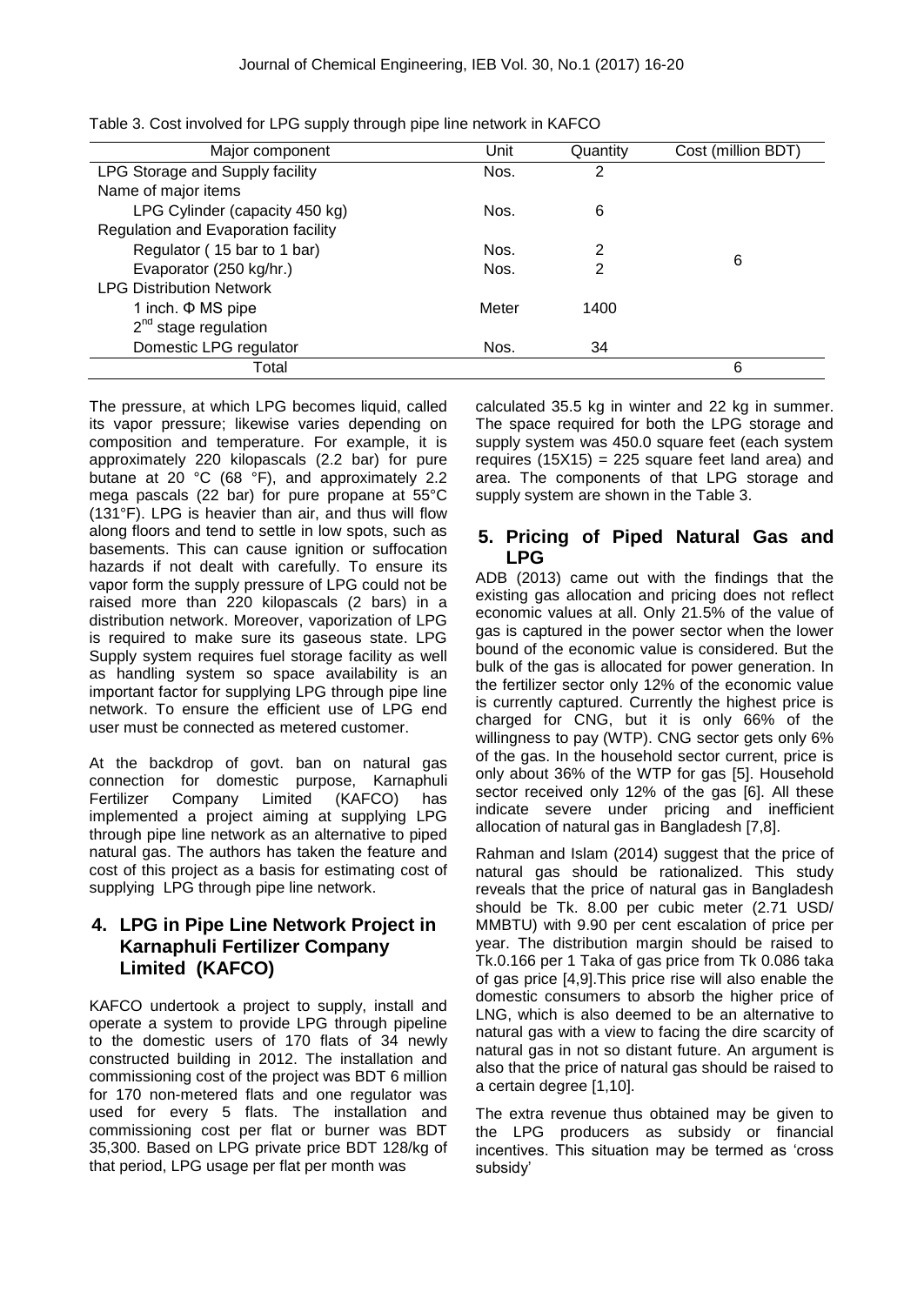|                                                                                                      | LPG in pipeline<br>network | LPG in reticulated<br>system | LPG in bottle<br>system | Piped natural gas<br>for domestic use |
|------------------------------------------------------------------------------------------------------|----------------------------|------------------------------|-------------------------|---------------------------------------|
| Initial investment cost<br>per a domestic user                                                       | 55930.60                   | 19512.29                     | 2250.00                 | 5500.00                               |
| LPG cost/natural gas bill<br>per month per domestic<br>user                                          | 1666.75                    | 1666.67                      | 2410.42                 | 800.00                                |
| LPG cost if exempted<br>from $5\%$ CD & $5\%$<br>AIT/natural gas bill per<br>month per domestic user | 1500.08                    | 1500.00                      | 2169.38                 | 800.00                                |
| Total cost per user<br>Total cost per user with                                                      | 57597.35                   | 21178.96                     | 4660.42                 | 6300.00                               |
| LPG cost exempted from<br>5% CD & 5% AIT                                                             | 57430.68                   | 21012.29                     | 4419.38                 | 6300.00                               |

Table-4: Comparative cost scenario for different LPG supply scenarios and piped natural gas of Bangladesh

Source: Authors' own calculation and Titas Gas T & D Co. Ltd, 2017

This concept may be used to rationalize the LPG price for the common people. Thus, by giving access of LPG to them, the constitutional obligation of the government of ensuring access of common property to all could be complied with. Here it is worth noting that as per Bangladesh Customs National Tariff (Fiscal Year: 2016-2017) LPG price involves 5% CD, 15% VAT and 5% AIT.

Our government is going to import LNG for reducing the demand-supply gap of natural gas. Already two LNG Floating Storage Re-gasification Unit (FSRU) terminals are scheduled to be constructed and in operation by mid 2018 and end 2018, with a capacity of 500 MMCFD for each terminal. The LNG price of Bangladesh is US\$12 per MMBTU in 2017 (2017 Gas Sector Master Plan of Bangladesh). Here, US\$12/1mmBTU=BDT 12X83/1mmBTU = BDT 12X83/1000 per CFT = BDT 12X83X35.3147 /1000 per Cubic Meter = BDT 35.17 per cubic meter. With a view to meeting our domestic demand of natural gas by imported LNG, monthly gas bill for a non-metered domestic user will be BDT 87.91 X 35.17 = BDT 3091.79 per month. Based on present gas consumption through prepaid meters, 67 Cubic Meters per double burner, monthly gas bill for a domestic user will be BDT 67 X 35.17 = BDT 2365.77 per month.

The pricing of piped gas for domestic use is cheap in Bangladesh. The WTP for piped natural gas for domestic use is much higher than its existing price. The authors' own calculation based on natural gas price data for domestic use since 1968, the average increase in the price of the piped natural gas for domestic use is only 14%. This justifies the commensurate increase in price of piped gas for domestic use so as finance for lowering the LPG

price with a view to facilitating its easy access to the common people of Bangladesh.

The costing of different methods of using LPG as an alternative of piped natural gas - LPG in pipeline network, LPG in reticulated system and LPG in bottle system - have been estimated for 1000 households. The cost of LPG in pipeline network has been calculated based on the cost involved for LPG supply through pipe line network in KAFCO. Analyzing the costs of different methods of using LPG as an alternative of piped natural gas it is found that initial investment is the highest and the lowest for the LPG in pipeline network and LPG in bottle system respectively, while LPG cost per month is the same for the LPG in pipeline network and LPG in reticulated system and the highest in bottle system. Noteworthy that reticulated LPG system is semi-automatic and in this case the LPG is stored in a central place of a multi-storied building and individual flat owner use metered LPG from that common source and thus safety risks are minimized. The comparative cost scenario for different methods of LPG supply and piped natural gas has been furnished in the table 4.

### **6. Conclusion**

LPG should be used as a commensurate alternative for piped natural gas, a scarce resource having more diversified and more value generating uses other than its domestic use. For LPG, reticulated system, which is a semiautomatic system, can be deemed to be an appropriate alternative for piped natural gas in domestic use. It is preferred to LPG bottle system because of serious safety issues intertwined with the later. LPG through pipe line network is a costly option indeed.